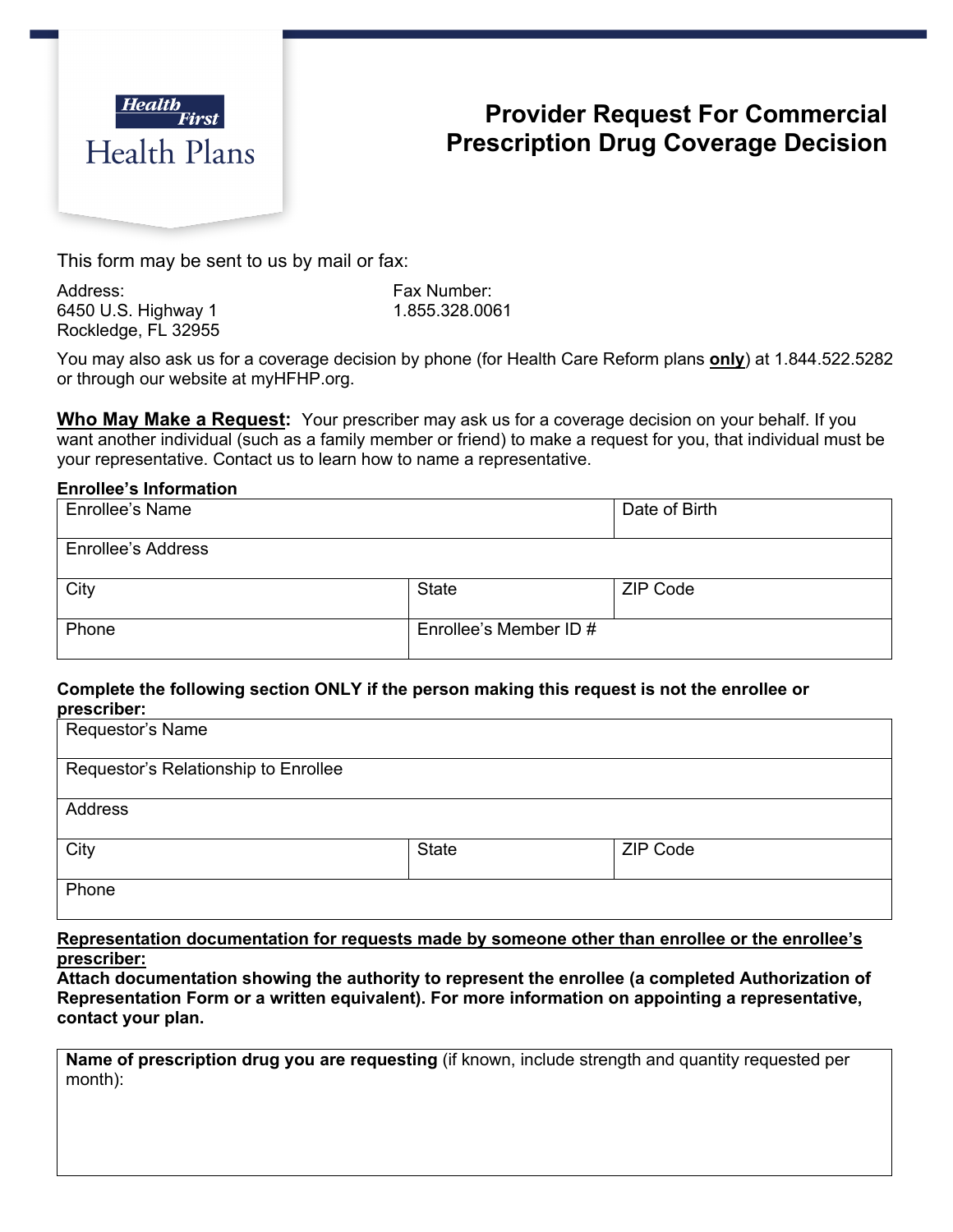### **Type of Coverage Decision Request**

- $\Box$  I need a drug that is not on the plan's list of covered drugs.
- $\Box$  I have been using a drug that was previously included on the plan's list of covered drugs, but is being removed or was removed from this list during the plan year.
- $\Box$  I request prior authorization for the drug my prescriber has prescribed.
- $\Box$  I request an exception to the requirement that I try another drug (step therapy) before I get the drug my prescriber prescribed.
- $\Box$  I request an exception to the plan's limit on the number of pills (quantity limit) I can receive so that I can get the number of pills my prescriber prescribed.
- $\Box$  My drug plan charged me a higher copayment for a drug than it should have.
- $\Box$  I want to be reimbursed for a covered prescription drug that I paid for out of pocket. (Please also complete and submit a COMMERCIAL Member Reimbursement Form)

**NOTE: Requests that are subject to prior authorization (or any other utilization management requirement), may require supporting information. Your prescriber may use the attached "Supporting Information for an Exception Request or Prior Authorization" to support your request.** 

Additional information we should consider *(attach any supporting documents)*:

## **Important Note: Expedited Decisions**

If you or your prescriber believe that waiting for a standard decision could seriously harm your life, health, or ability to regain maximum function, you can ask for an expedited (fast) decision. If your prescriber indicates that waiting the standard timeframe could seriously harm your health, we will automatically give you a decision within 24 hours. If you do not obtain your prescribers support for an expedited request, we will decide if your case requires a fast decision. You cannot request an expedited coverage determination if you are asking us to pay you back for a drug you already received.

## ☐**CHECK THIS BOX IF YOU BELIEVE YOU NEED A DECISION WITHIN 24 HOURS (if you have a supporting statement from your prescriber, attach it to this request).**

| <b>Signature:</b> | That:<br>ILG. |
|-------------------|---------------|
|                   |               |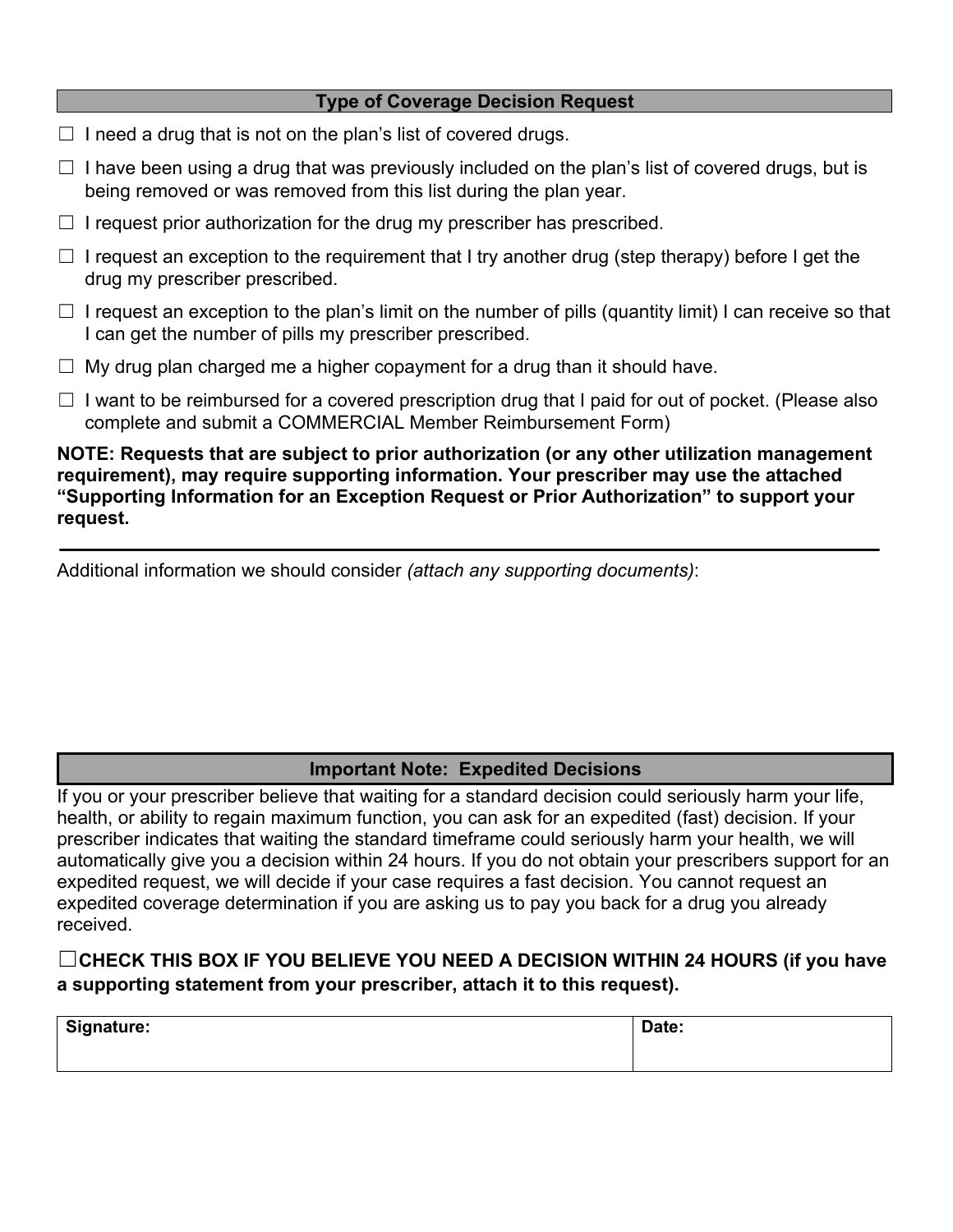### **Supporting Information for an Exception Request or Prior Authorization**

FORMULARY EXCEPTION requests may require supporting information and/or a prescribers supporting statement. PRIOR AUTHORIZATION requests may require supporting information.

☐**REQUEST FOR EXPEDITED REVIEW: By checking this box and signing below, I certify that applying the standard review timeframe may seriously jeopardize the life or health of the enrollee or the enrollee's ability to regain maximum function.**

| <b>Prescriber's Information</b>                                                                                                                                                                                                                                                                                                               |  |                                                     |     |  |                                        |  |                                         |
|-----------------------------------------------------------------------------------------------------------------------------------------------------------------------------------------------------------------------------------------------------------------------------------------------------------------------------------------------|--|-----------------------------------------------------|-----|--|----------------------------------------|--|-----------------------------------------|
| Name                                                                                                                                                                                                                                                                                                                                          |  |                                                     |     |  |                                        |  |                                         |
| <b>Address</b>                                                                                                                                                                                                                                                                                                                                |  |                                                     |     |  |                                        |  |                                         |
|                                                                                                                                                                                                                                                                                                                                               |  |                                                     |     |  |                                        |  |                                         |
| City                                                                                                                                                                                                                                                                                                                                          |  | <b>State</b>                                        |     |  | <b>ZIP Code</b>                        |  |                                         |
| <b>Office Phone</b>                                                                                                                                                                                                                                                                                                                           |  |                                                     | Fax |  |                                        |  |                                         |
|                                                                                                                                                                                                                                                                                                                                               |  |                                                     |     |  |                                        |  |                                         |
| Prescriber's Signature                                                                                                                                                                                                                                                                                                                        |  |                                                     |     |  | Date                                   |  |                                         |
|                                                                                                                                                                                                                                                                                                                                               |  |                                                     |     |  |                                        |  |                                         |
| <b>Diagnosis and Medical Information</b>                                                                                                                                                                                                                                                                                                      |  |                                                     |     |  |                                        |  |                                         |
| Medication:                                                                                                                                                                                                                                                                                                                                   |  | Strength and Route of Administration:<br>Frequency: |     |  |                                        |  |                                         |
| Date Started:                                                                                                                                                                                                                                                                                                                                 |  | <b>Expected Length of Therapy:</b>                  |     |  |                                        |  | Quantity per 30 days                    |
| □ NEW START                                                                                                                                                                                                                                                                                                                                   |  |                                                     |     |  |                                        |  |                                         |
| Height/Weight:                                                                                                                                                                                                                                                                                                                                |  | Drug Allergies:                                     |     |  |                                        |  |                                         |
| DIAGNOSIS - Please list all diagnoses being treated with the requested drug and<br>ICD-10 Code(s)<br>corresponding ICD-10 codes.<br>(If the condition being treated with the requested drug is a symptom e.g. anorexia, weight loss, shortness of<br>breath, chest pain, nausea, etc., provide the diagnosis causing the symptom(s) if known) |  |                                                     |     |  |                                        |  |                                         |
| <b>Other RELAVENT DIAGNOSES:</b>                                                                                                                                                                                                                                                                                                              |  |                                                     |     |  | ICD-10 Code(s)                         |  |                                         |
|                                                                                                                                                                                                                                                                                                                                               |  |                                                     |     |  |                                        |  |                                         |
| <b>DRUG HISTORY:</b> (for treatment of the condition(s) requiring the requested drug)                                                                                                                                                                                                                                                         |  |                                                     |     |  |                                        |  |                                         |
| <b>DRUGS TRIED</b>                                                                                                                                                                                                                                                                                                                            |  | <b>DATES of Drug Trials</b>                         |     |  | <b>RESULTS of previous drug trials</b> |  |                                         |
| (if quantity limit is an issue, list unit<br>dose/total daily dose tried)                                                                                                                                                                                                                                                                     |  |                                                     |     |  |                                        |  | <b>FAILURE vs INTOLERANCE (explain)</b> |
|                                                                                                                                                                                                                                                                                                                                               |  |                                                     |     |  |                                        |  |                                         |
|                                                                                                                                                                                                                                                                                                                                               |  |                                                     |     |  |                                        |  |                                         |
|                                                                                                                                                                                                                                                                                                                                               |  |                                                     |     |  |                                        |  |                                         |

What is the enrollee's current drug regimen for the condition(s) requiring the requested drug?